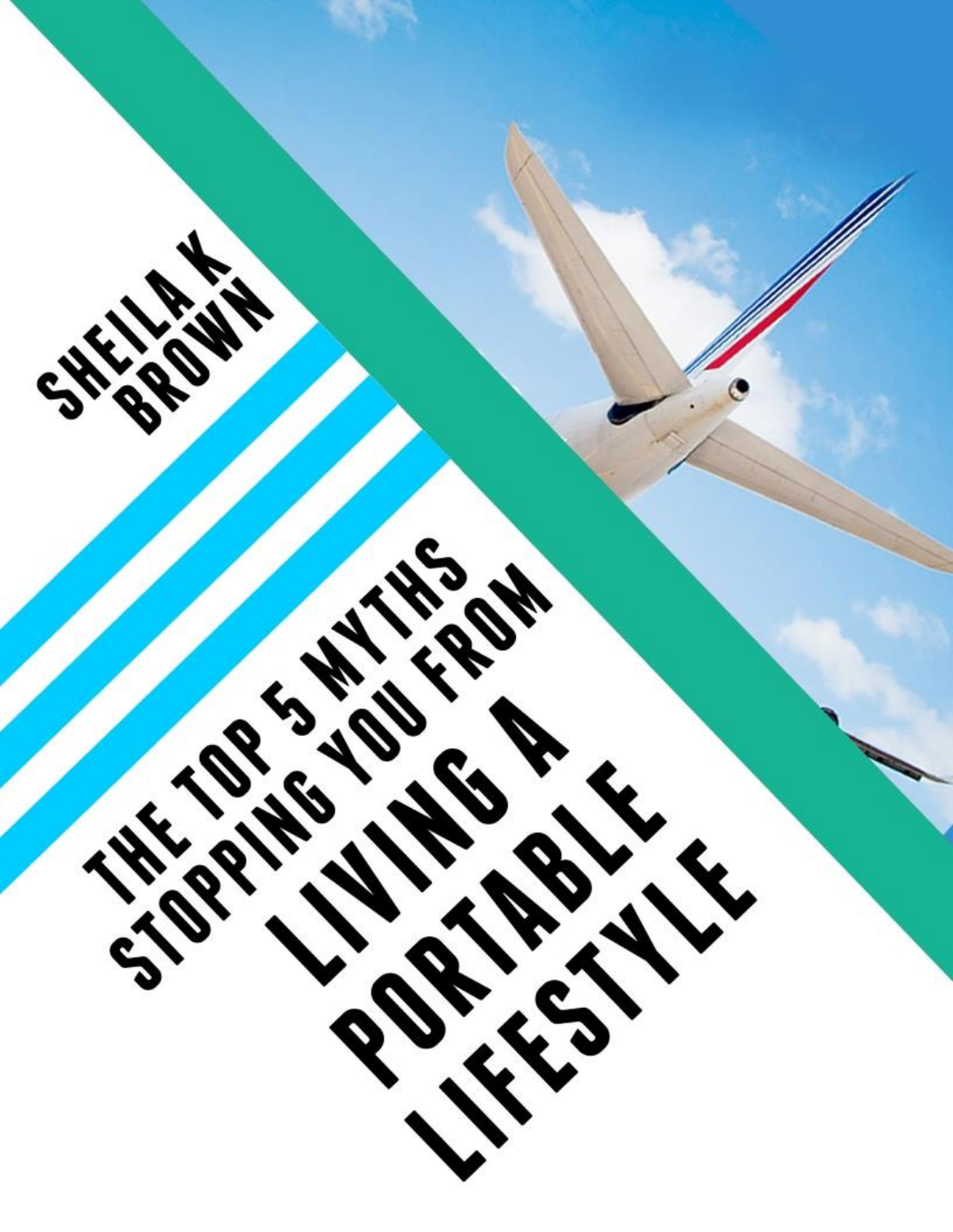

## **Top 5 Myths Stopping You From Living A Portable Lifestyle**

"Whatever the mind can conceive and believe the mind can achieve." - Napoleon Hill

When I first discovered the idea of being able to run a business and earn money while traveling the world, I would have to say I was skeptical at best. I always thought people were just selling this idea of living a 'portable lifestyle' but never thought it was possible.

One thing I did know in my heart at the time, I was definitely fed up with constantly trading time for money so I started to research everything I could about running a business online. But I wasn't 100% sold on it UNTIL I finally realized the true power of a lifestyle business and how to actually make it a reality.

Success in a 'portable business' comes from acquiring the right knowledge and the ability to leverage specific tools, software and systems that are now readily available to anyone. As I started setting up my first online venture, I got better and more confident in my abilities.

Just like getting good at anything, living a portable lifestyle requires some planning, some determination and some practice. That's pretty much it.

So, today I want to share with you the common myths that hold most people back at the beginning.

These are the exact same things that I was telling myself when I started thinking about living a portable lifestyle. But once I overcame them, I was able to build my dream business and dream life.

Ok. Let the fun begin!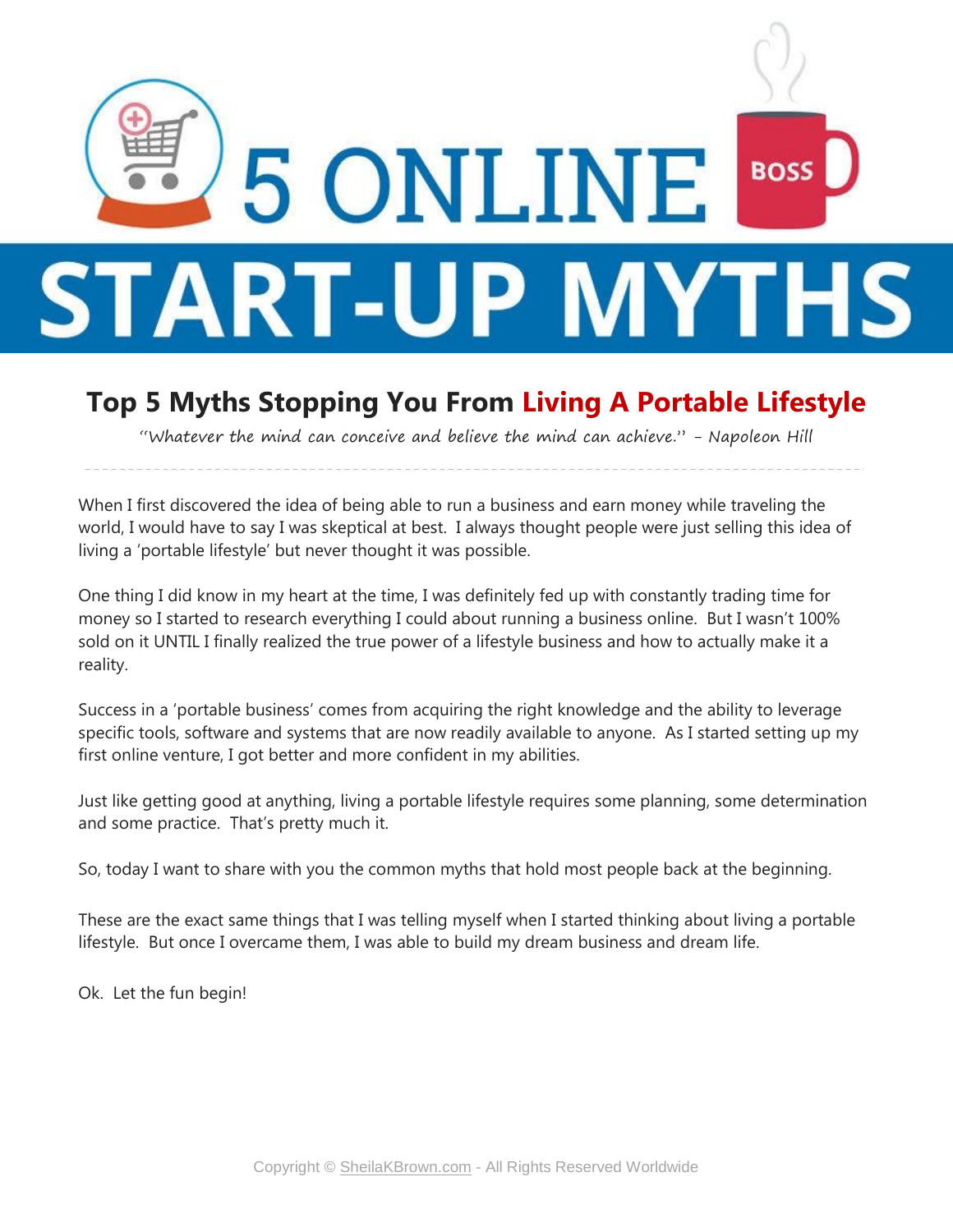## It takes a small fortune to get started.

====================================

====================================

This is one of the biggest fallacies around in the online business world.

You don't need a lot of money to get started. There are a lot of ways to kick-off your portable business without breaking the bank.

One of the best ways to debunk this myth for yourself is to just small on the side, especially if you have limited resources, while you continue your full-time gig to get a feel for it and learn as you grow.

That way you can scale your online business incrementally until you reach the point where you quit what you're doing and start doing it full time

Big chunks of capital might help you grow faster, but a slow and steady growth rate can help you figure things out first so you can get your business legs underneath you while your profit margins grow.

This graphic shows the difference between starting a traditional bricks and mortar business and a typical shoestring online business:

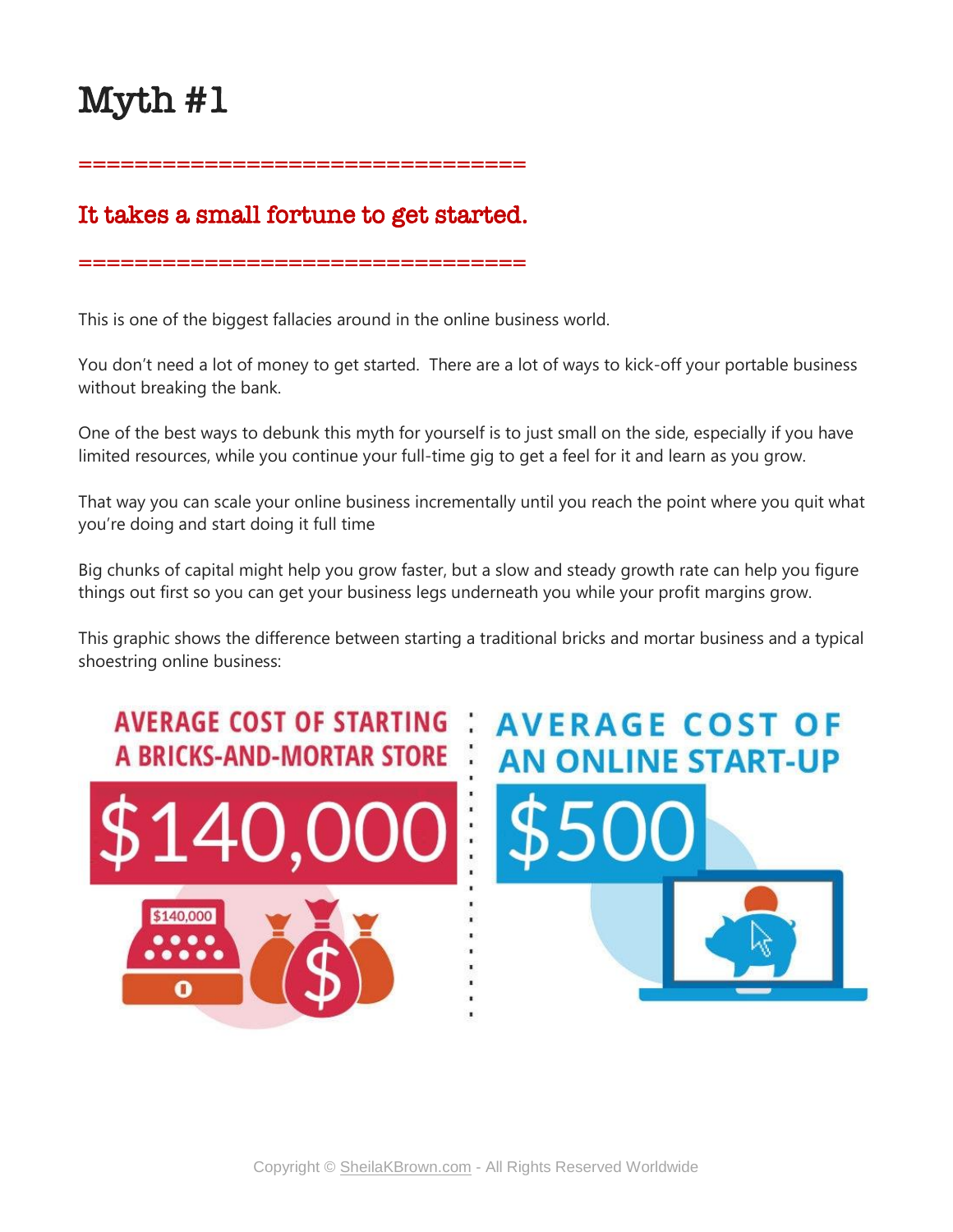## It takes forever to get started and make it work.

=========================================

=========================================

This is also totally not true.

Although, unlike many internet hucksters are preaching out there, money won't just come pouring out of your computer.

Like anything else, a portable business takes some time and effort to achieve success. But the amount of time it will take to make it happen is completely up to you.

That being said, an online business is the one type of business that can be started quickly (and as we already discussed, with minimal initial capital out of pocket) due to the easy availability of great information and tools to help you get up and running quickly.

As a 'newbie', you are obviously going to have to learn the basics of how to build a successful business.

There are many terms you aren't going to be familiar with and processes you are going to learn about that, at first, will make you go, "Huh?"

It may seem overwhelming at the beginning but the fact is it's really not difficult.

Success isn't difficult. Success is a SYSTEM!



The beautiful thing is, you can work a few hours a day or a few hours a week. It all depends how long you want it to take before you can turn it into your full time income producer.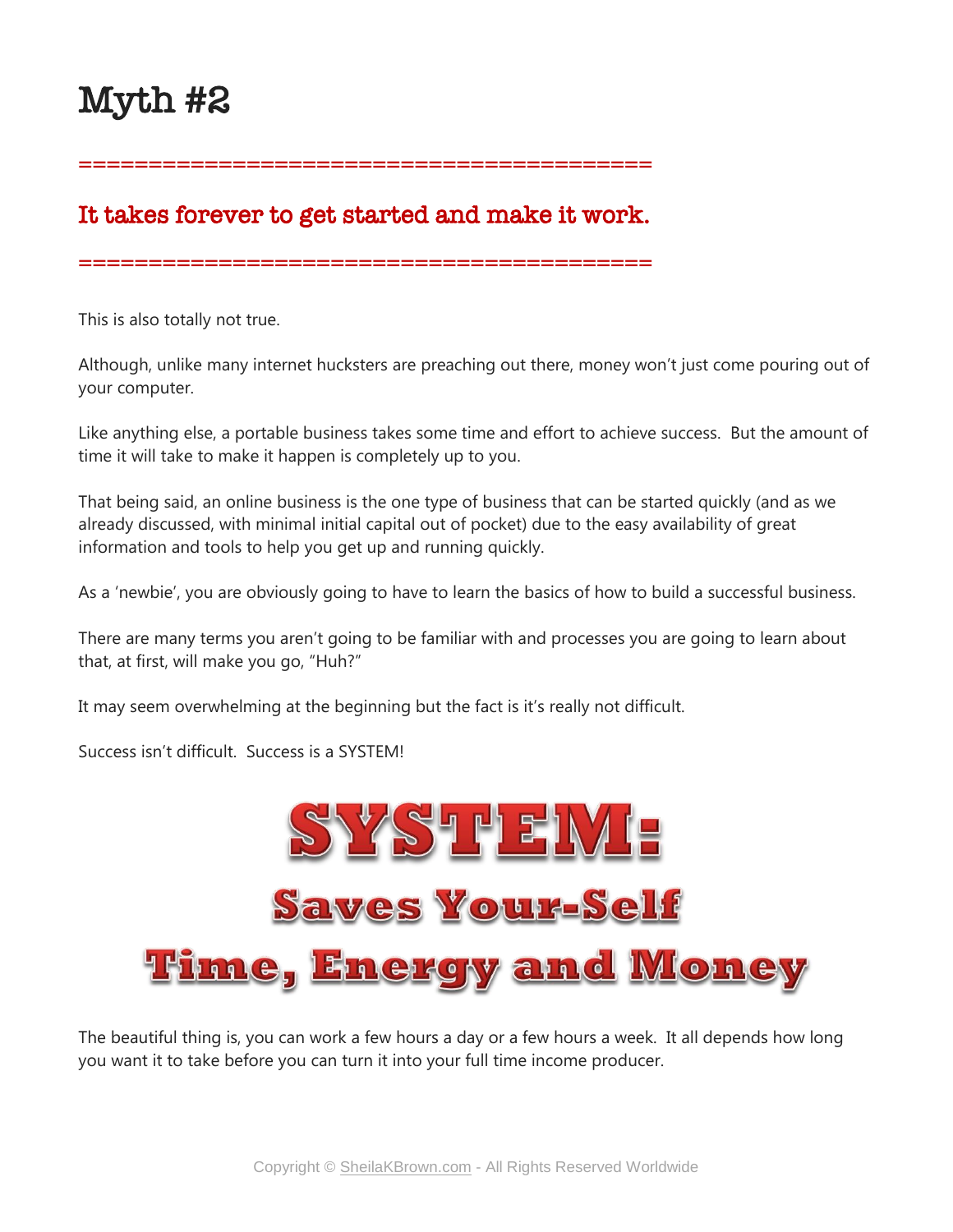## I don't have what it takes to make it happen.

======================================

======================================

Again, this just isn't true. *Unless you MAKE it true!*

The key to achieving success in a portable business anything is to find the right system to follow, commit to making it happen and be consistent with how much time you spend learning and applying the system.

You CAN do it if you take the time to learn the right strategies and apply what you learn.

Do you remember what it was like when you first learned to ride a bike or drive a car?

You had to willing to start and then you had to keep at it until you succeeded. But, if you can ride a bicycle or drive a car, you obviously stuck with it until you did it. This is no different.

Remember, we're talking about YOUR future here. So, if you want it bad enough, you can have it.

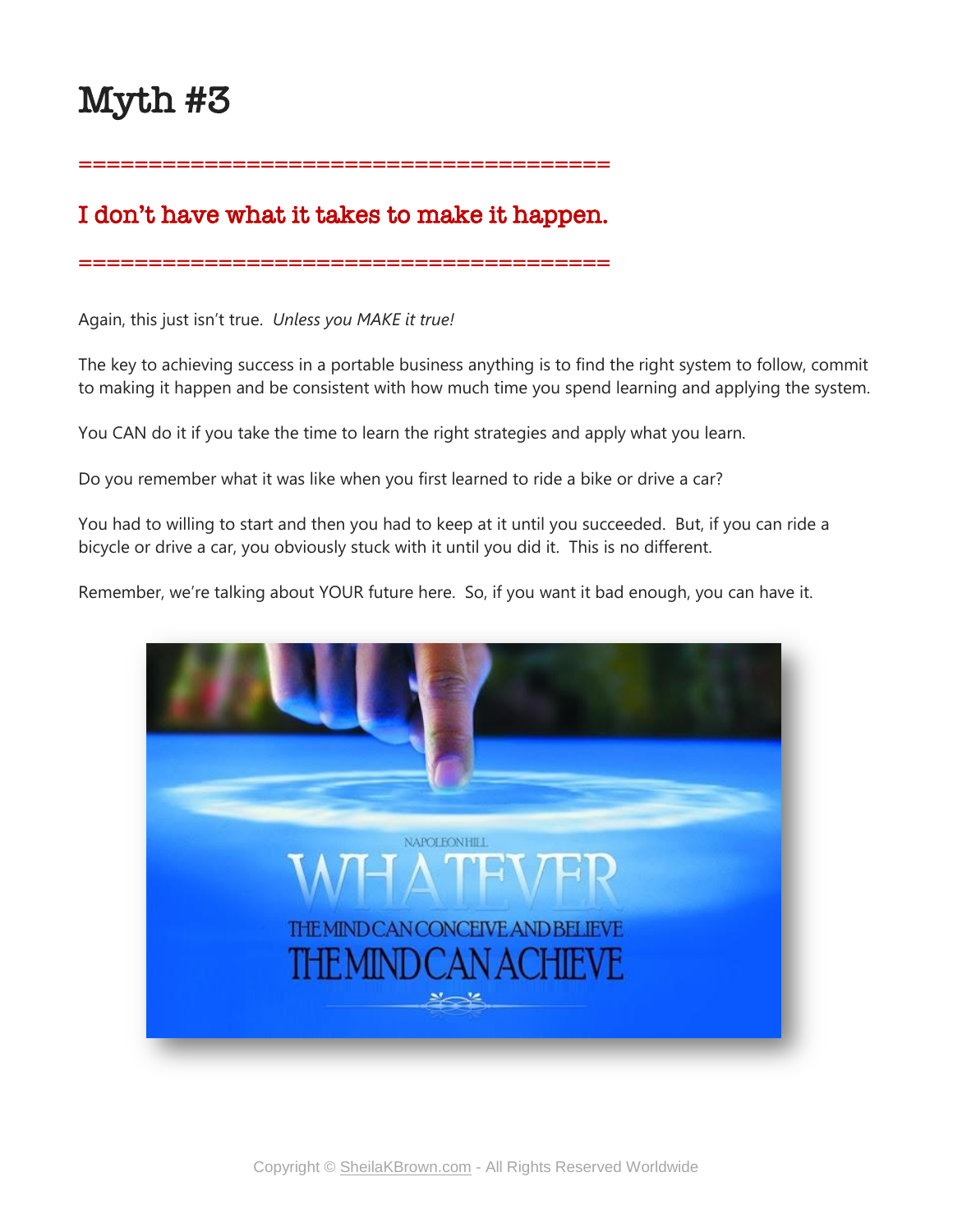### ===================================================

## I need a 50 page business plan and a room full of employees.

===================================================

First off, starting your future successful portable business will NOT be complicated and stressful like a bricks-and-mortar business can be.

Yes, you will have to do some planning to make it work, but nothing near as tedious as a regular business startup.

And, of course, if you have the resources to hire a bunch of people to work for you it can help you grow a business faster than by yourself.

However, if you're like me, you don't want to do that when you're first starting out anyway.

Because you'll want to be able to learn the ropes first and figure out what works for you way before you make any decisions on whether or not hiring others to work for you will be a wise decision to help you grow.

I know many people who run their portable businesses as one person operations and have done so for years. Not all businesses require more people to make them work.

That's the beauty of doing business online.

You let the systems do most of the heavy lifting FOR you so you can spend most of your time doing what you should do.

And that's coming up with more ways to get new customers or clients coming in and taking care of them.

As one example of a simple way to start planning your portable business, you can use a one page business plan like the one I'm giving you on the next page: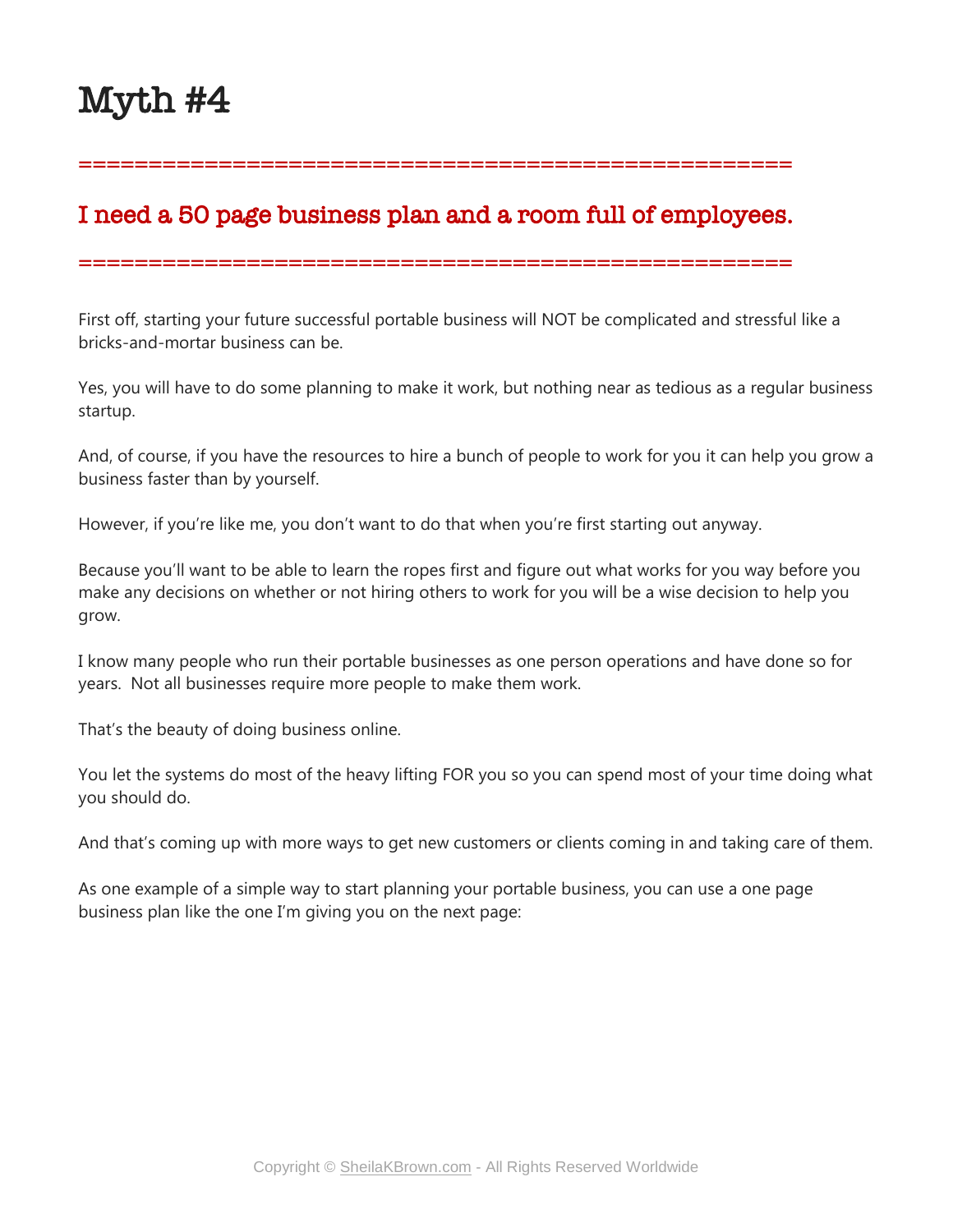# **One Page Business Plan**

| Company Name:                                            |                                                         |               |  |
|----------------------------------------------------------|---------------------------------------------------------|---------------|--|
| Web Site:                                                | Name:                                                   | Phone:        |  |
| Twitter:                                                 | Title:                                                  | Industry:     |  |
| Facebook:                                                | Email:                                                  | Stage:        |  |
| Problem (what pain is your biz is solving?)              |                                                         |               |  |
|                                                          |                                                         |               |  |
| Solution (how is your biz solving that?)                 |                                                         |               |  |
|                                                          |                                                         |               |  |
| Impact (what is the positive social impact of your biz?) |                                                         |               |  |
|                                                          |                                                         |               |  |
| Business Model (how does your biz make money?)           |                                                         |               |  |
|                                                          |                                                         |               |  |
| Secret Sauce (what is the underlying magic?)             |                                                         |               |  |
|                                                          |                                                         |               |  |
| Sales & Marketing (how will your biz go to market?)      |                                                         |               |  |
| Competition (what your biz can do they can't?)           |                                                         |               |  |
|                                                          |                                                         |               |  |
| Team (who is on your team, why are they good?)           |                                                         |               |  |
|                                                          |                                                         |               |  |
|                                                          | Projections & Milestones (underlying important metrics) |               |  |
|                                                          |                                                         |               |  |
| Status & Timeline (where is the biz now?)                |                                                         |               |  |
|                                                          |                                                         |               |  |
| <b>Next Steps #1</b>                                     | <b>Next Steps #2</b>                                    | Next Steps #3 |  |
|                                                          |                                                         |               |  |
|                                                          |                                                         |               |  |
|                                                          |                                                         |               |  |
|                                                          |                                                         |               |  |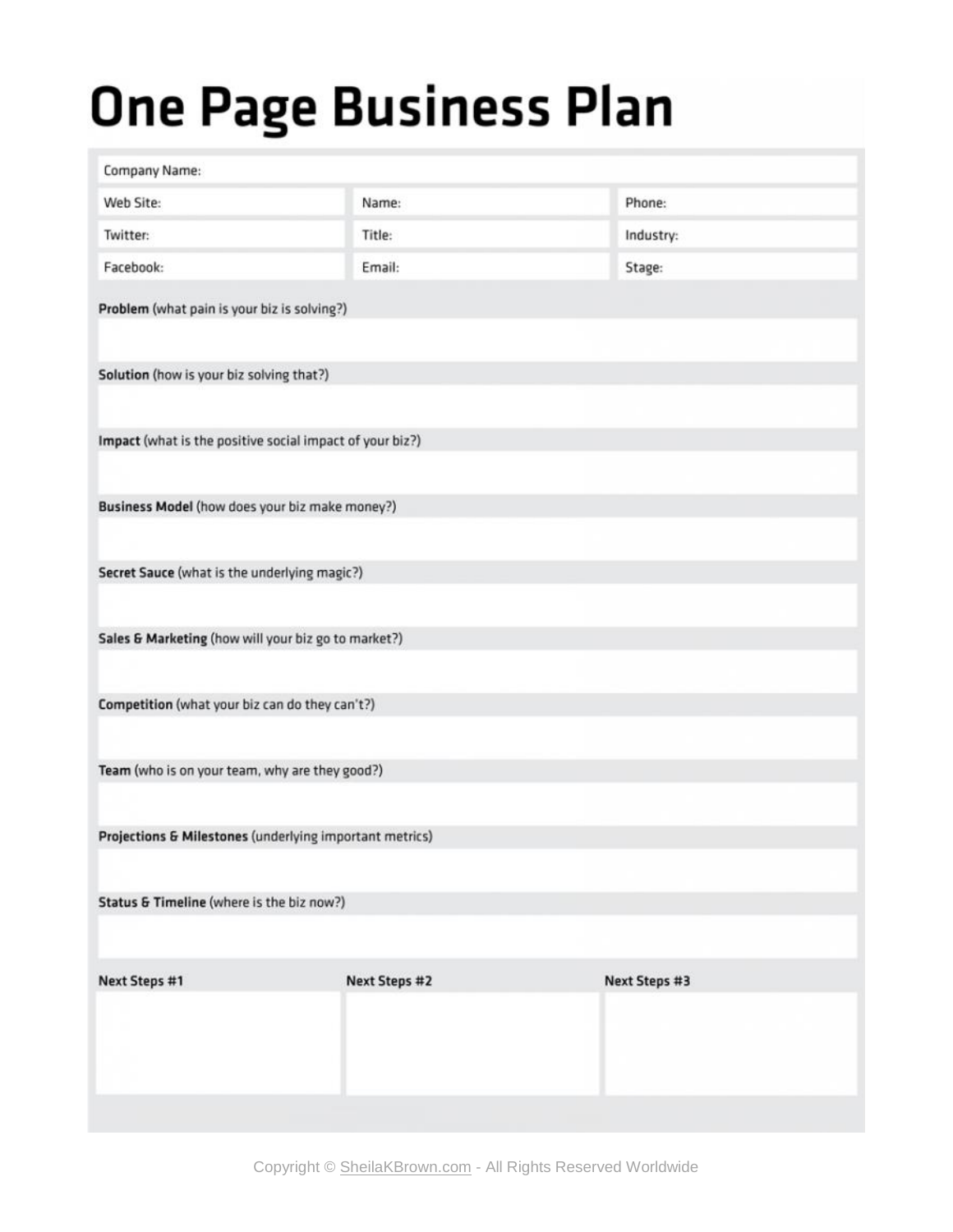I have no idea what to sell or no one will buy what I have to offer.

=======================================================

=======================================================

Let me ask you this. *Why NOT?* Why do you buy what you do from the people and businesses YOU buy from?

Because they have what you need? Because you like them? Because they treat you like the valuable customer you are and give you exceptional service?

Running a successful portable business is all about providing a valuable product or service to the people who need that kind of product or service.

The key to earning money anywhere, whether you work for yourself or someone else, comes down to a few simple ingredients:

- 1. Think about things you would enjoy doing in your business
- 2. Find out if it's something other people want and need
- 3. Make sure they are willing to pay for it
- 4. Learn what you need to set up and run the system necessary to offer it to them
- 5. Get them to know, like and trust you (Which is not as difficult as you may think as long as you use some proven marketing formulas)
- 6. Sell them what you have to offer!



That's really all it takes to succeed in business -- online or offline.

So think about what you are good at and what you enjoy doing in your life right now. THAT is the place to start looking for your first BIG business idea.

If you're stuck as to where to start getting ideas, you're not alone. And it's not your fault. With all the information overload we are subjected to every day in this ultra-plugged-in, digital world we live in today, it's a wonder we can function at all.

To help you start sparking your imagination, starting on the next page, I've included a list of 12 potential portable business ideas and how they work: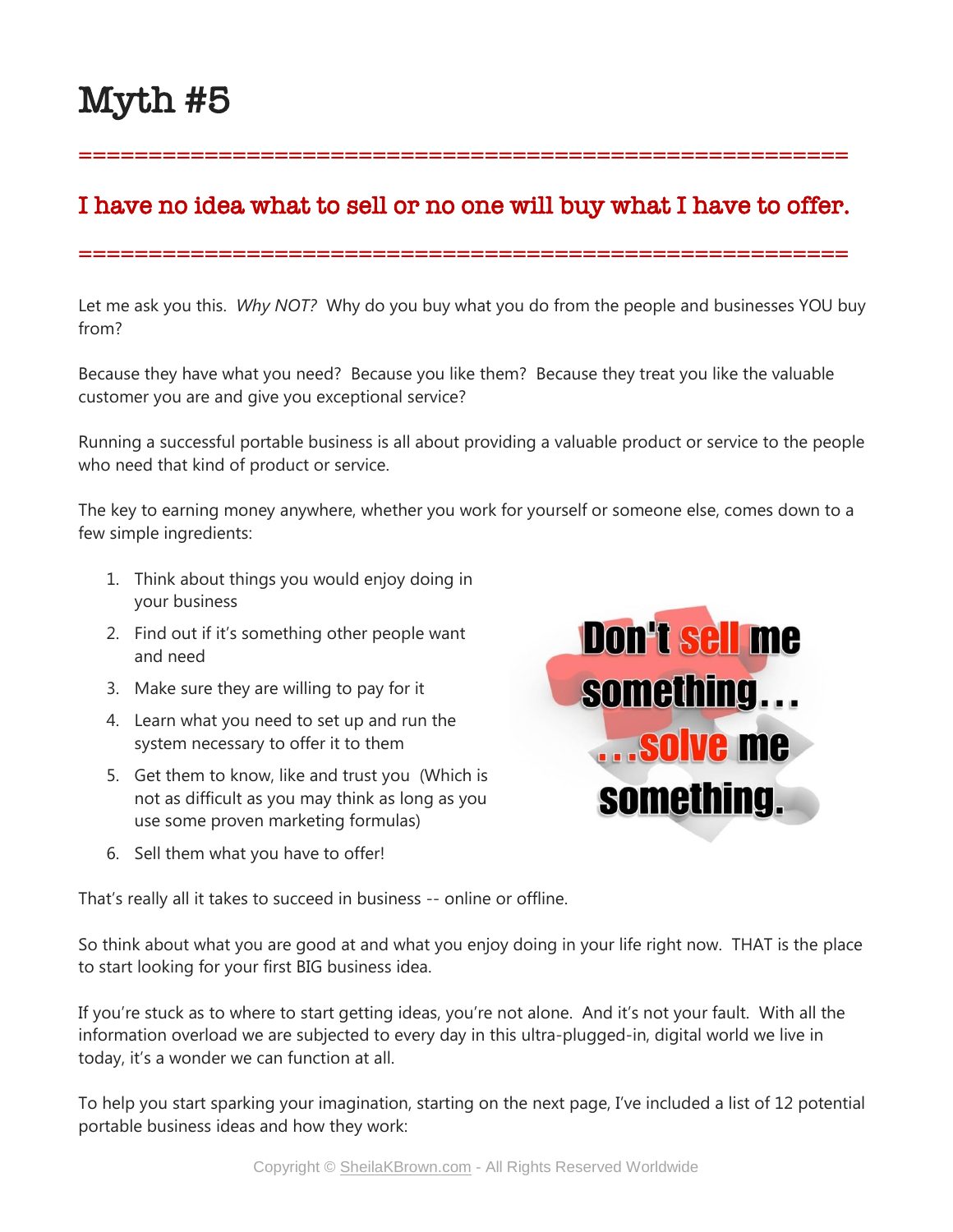#### 1. Become An Affiliate

Learning how to earn money online as an affiliate isn't easy. But there are lots of people worldwide that are making over \$1,000,000 a year doing it. Most will not be a successful unless they have some formal help and training. Affiliate stores are web stores where people purchase items on a site, but through a third party.

Amazon is one of the most popular affiliate programs in the world, but it really shouldn't be considering the commissions are so low! It's not just Amazon that you can affiliate with; there are 1,000 affiliate programs to choose from.

Although Amazon can be lucrative, there are some much better options out there, allowing affiliates to earn up to 75% commission in some cases! Here are a few benefits You can:

- Build multiple sites
- Work in your own time
- Focus on product niches that you have an interest in!

#### 2. Start An Ecommerce Store

At the forefront of the internet revolution has been ecommerce stores. Nowadays you can get an easy to use, fully functional ecommerce store design for as little as \$500; then you just need a [domain and hosting.](http://www.vibetechmedia.com/18/123reg) Of course, how much you profit depends on your methods and effectiveness of marketing which might include:

- Print media
- PPC (pay-per-click)
- SEO (search engine optimization)
- Networking
- Event sponsorship
- The list goes on...!

#### 3. Earn Cash From Blogging

Starting a blog isn't as hard as you think. All you need is hosting and a domain.

To make money online from a blog you need to gain large amounts of traffic from a specific niche.

You can earn cash using:

- Google AdSense
- Selling banner advertisements
- Affiliating to sites such as Amazon & eBay (see #2)
- Offer premium services or member areas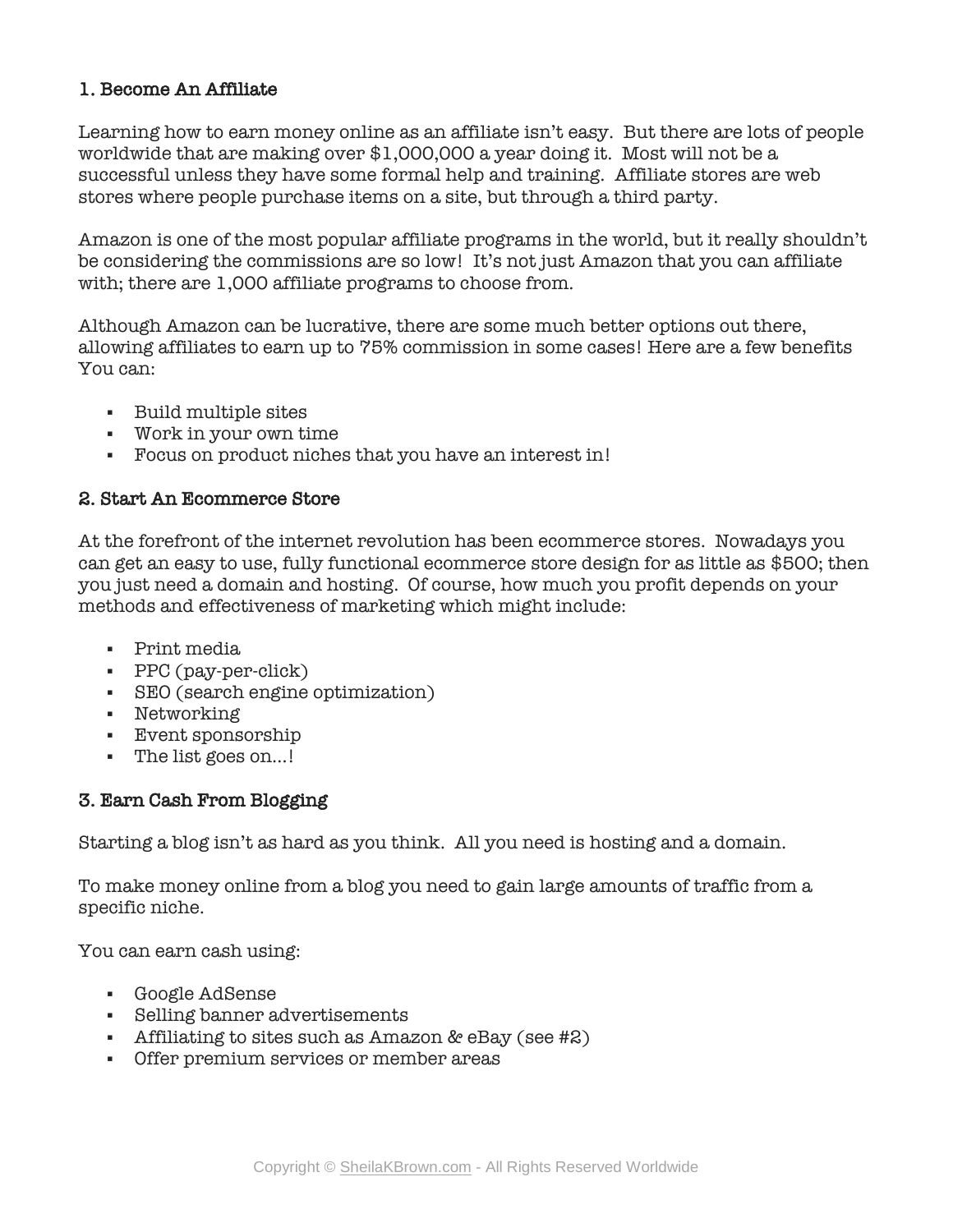#### 4. Sell On eBay

Although selling on eBay successfully is not quite the easiest thing to do, if you pick the right product (particularly unbranded products) you have a chance to import items and make huge profit margins.

You need to be able to able to target a niche where the profit margins are high and competition is low.

#### 5. Train, Coach and Mentor

Perhaps you have a specific skill set that you could teach. There are hundreds of skills that can be taught over the internet, especially due to the fact that services like Skype are free.

You might have to offer a free service now and build a freemium model (offer free accounts with limited features, then charge for upgrades) for the future in order to make some large amounts of cash. It's one of the good business ideas for those with extensive amounts of knowledge. You could:

- Teach a language
- Offer marketing training
- Help improve writing skills
- And more!

#### 6. Become A Drop Shipper

Drop shipping is fairly similar to running an affiliate store. You act as the mediator without ever touching the product.

The difference between a drop shipper and affiliate is that the sale with drop shipping websites is not completely managed.

You might have to set up systems to automatically make a purchase with your drop shipping company, in order for it to be sent directly to the end consumer.

#### 7. Paid Blogging

With over 350,000,000 websites on the internet, there is a huge demand for content. If you have experience or skills relating to writing, offering a blog posting service could be for you.

Lower paid projects might start at around \$1 per 100 words, with quality focused projects being in the \$2.50-10 per 100 words range.

Sites like People Per Hour and Upwork are great for picking up paid writing gigs, without actually having a website.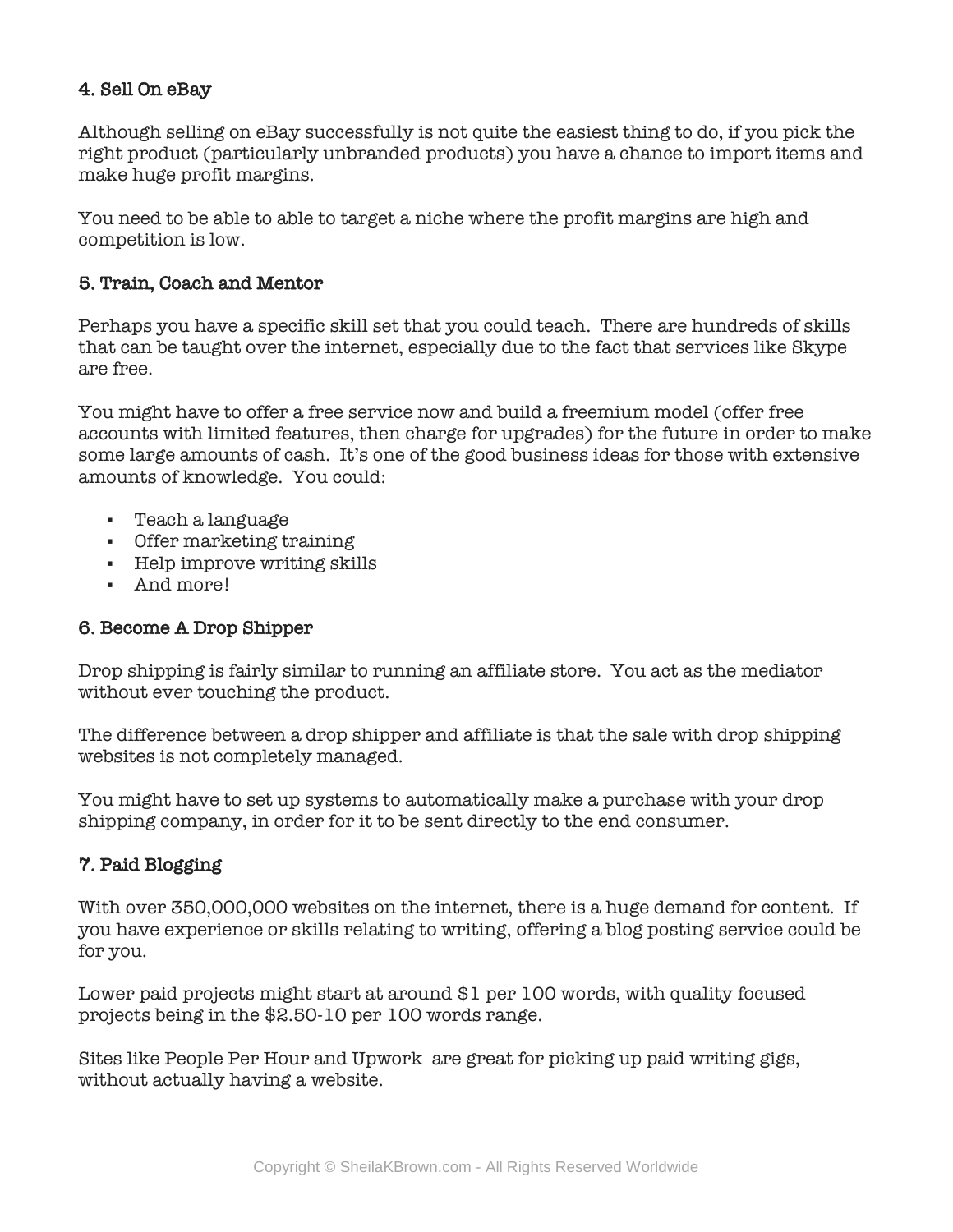#### 8. Become A Virtual Assistant

A virtual assistant is a great job to have if you want flexibility.

You'll be able to maintain multiple clients at once which mean you can easily fill gaps in your week or work overtime if you need to.

A virtual assistant will generally charge \$15-25 per hour depending on the specifics of their job role.

Expect to be assisting with tasks such as blogger outreach, product listings, research and responding to emails.

#### 9. Outsource

How about setting up a business that focuses on outsourcing? Most successful service providers on the internet find that they need external help at some point.

They might have a blogging client that requires logo design. They might have a guest posting service client that needs web design.

Instead of actually providing the services personally, you could outsource and take a profit margin of your choice!

TIP: Make sure you learn how to outsource first!

#### 10. Offer Telemarketing

Telemarketing services are great for appointment setting as well as creating warm leads.

More and more companies are looking to outsource their marketing efforts and this is where you could fit in.

Telemarketers charge \$20-50 per hour depending on the size and type of operation.

#### 11. Manage Social Media Profiles

Social media is an important part of any online business.

The problem? Time!

Most business owners simply don't have the time to be involved with Twitter, LinkedIn, Facebook and other sites, in a pro-active way. That is where you can help.

If you can engage clients and build up attractive social media profiles, then you will be able to attract clients, which makes this a service with value.

Again, these projects are posted on freelance sites such as People Per Hour and Upwork on a regular basis, so you can start building up clients right away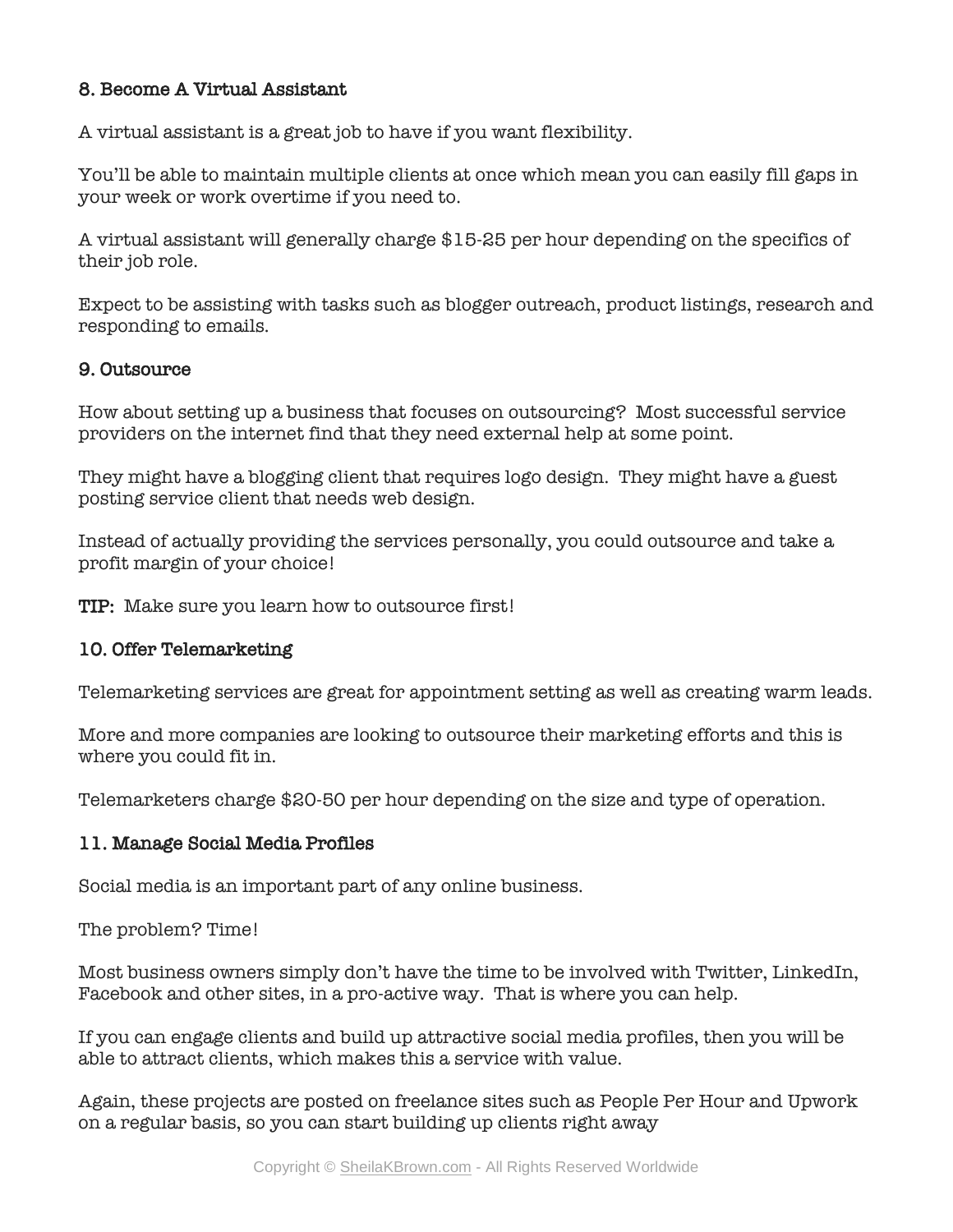#### 12. Create Valuable Resources

The sites that hold the most value on the web hold the most valuable content.

Facebook holds information about what hundreds of millions of users do and like.

YouTube has millions of funny, educational and controversial videos.

Here are just a few of the things you could do for others:

- Write content for blog posts, whitepapers, reports (like this one), etc.
- Ghostwrite books
- Create videos
- Record audios
- You can even create products called PLR (Product Label Rights) where you sell the rights to allow other people to use your work as their own for their businesses
- Etc, etc...

If you can create a website that focuses on offering valuable resources, then you just might be onto a winner.

And that's just a fraction of what's possible for creating a portable business.

So, as you can see, there is no such thing as a lack of ideas. Just a lack of knowledge and a bit of creative imagination.